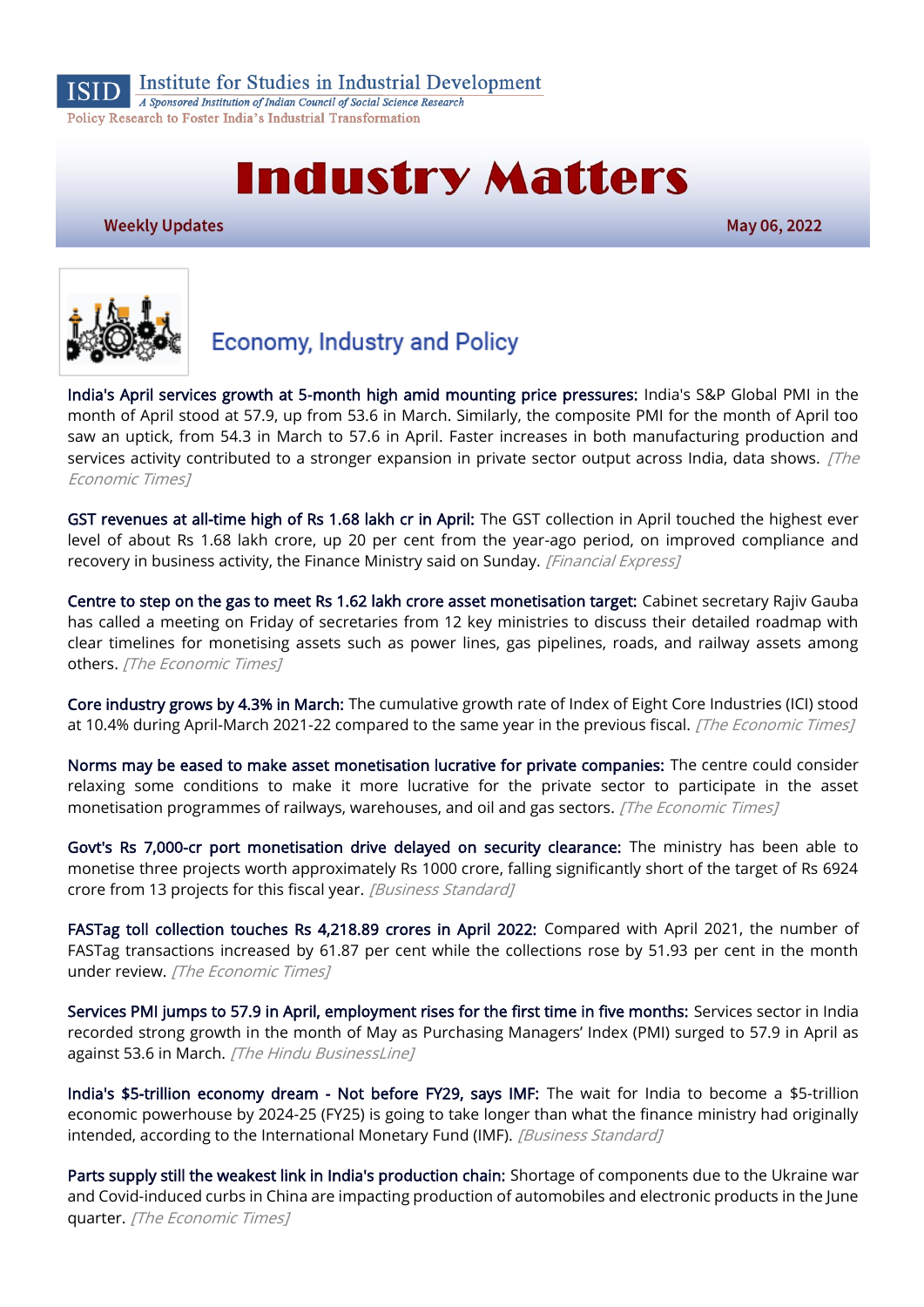[Factory activity gains pace in April amid high inflation:](https://www.financialexpress.com/economy/factory-activity-gains-pace-in-april-amid-high-inflation/2511017/) The manufacturing sector witnessed faster growth in April amid quicker increases in production as well as new orders. The seasonally adjusted S&P Global India Manufacturing Purchasing Managers' Index (PMI) rose from 54.0 in March to 54.7 in April. [Financial Express]

[Indian economy may take 12 years to overcome Covid losses, says RBI:](https://economictimes.indiatimes.com/news/economy/policy/indian-economy-may-take-12-years-to-overcome-covid-losses-says-rbi/videoshow/91187616.cms) The Indian economy could take more than a decade to "overcome the losses" caused by Covid 19 disruptions, the latest report on currency and finance released by the Reserve Bank of India has suggested. [The Economic Times]

[Bring down government debt to sustain growth, says RBI report:](https://economictimes.indiatimes.com/news/economy/policy/bring-down-government-debt-to-sustain-growth-says-rbi-report/articleshow/91183229.cms) The Reserve Bank of India (RBI) has suggested that the government bring down its debt to 66% of the gross domestic product (GDP) over the next five years to secure India's medium-term growth prospects. [The Economic Times]

[Panel for 28% GST on casino, online gaming - West Bengal FM Bhattacharya:](https://www.business-standard.com/article/economy-policy/panel-for-28-gst-on-casino-online-gaming-west-bengal-fm-bhattacharya-122050300031_1.html) The panel of state finance ministers is unanimous on hiking the GST rate on casino, race course and online gaming services to 28 per cent, West Bengal finance minister Chandrima Bhattacharya said on Monday. [Business Standard]



# **Foreign Investment**

[ISMC to set up Rs 22,900 crore-semiconductor fab plant in Karnataka:](https://www.financialexpress.com/industry/ismc-to-set-up-rs-22900-crore-semiconductor-fab-plant-in-karnataka/2509471/) Israel-based ISMC Analog Fab Private Ltd has expressed willingness to set up a semiconductor fabrication plant in Karnataka at an outlay of Rs 22,900 crore. [Financial Express]

[Manufacturing FDI inflows jump 78% till February:](https://www.financialexpress.com/economy/manufacturing-fdi-inflows-jump-78-till-february/2509720/) Foreign direct investment (equity) inflows into manufacturing surged 78% until February last fiscal to \$20 billion, far exceeding the pace of rise in overall FDI, despite the pandemic blues, Department for the Promotion of Industry and Internal Trade (DPIIT) secretary Anurag Jain told FE. [Financial Express]

[The spectre of rate hikes could drive further FII outflows from India:](https://www.livemint.com/market/mark-to-market/the-spectre-of-rate-hikes-could-drive-further-fii-outflows-from-india-11651560094550.html) Foreign institutional investors (FIIs) continue to be on a selling spree as far as their holdings in Indian stocks are concerned. April was the seventh consecutive month of FIIs being net sellers, with outflows at \$3.8 billion, showed an analysis by Motilal Oswal Financial Services Ltd. [Mint]



# **Trade Policy and Competitiveness**

[LIVE - India becoming a trusted partner in global supply chain, says PM Modi:](https://www.business-standard.com/article/current-affairs/live-news-updates-russia-ukraine-conflict-pm-modi-visit-to-germany-ntagi-covovax-corbevax-covid-vaccine-data-3-may-2022-122050300073_1.html) Prime Minister [Narendra Modi](https://www.business-standard.com/topic/narendra-modi) on Tuesday said "India was among most backward countries in per capita data consumption 5-6 years back, things have changed now.". He added, "India was hardly counted in start-up ecosystem; it now ranks third in the world." [Business Standard]

[Explore project exports in developed countries - Piyush Goyal:](https://economictimes.indiatimes.com/news/economy/foreign-trade/explore-project-exports-in-developed-countries-piyush-goyal/articleshow/91353773.cms) Commerce and industry minister Piyush Goyal on Thursday said that there is a need to explore project exports in developed nations such as the United States as it would result in lower risk and a better rating of projects in such countries. [The Economic Times]

PM Modi's visit [- Defence remains cornerstone of India-France relations:](https://newsonair.com/2022/05/04/pm-modis-visit-defence-remains-cornerstone-of-india-france-relations/) Cooperation in defence is also the cornerstone of the India-France partnership. With this meeting the bilateral relations are expected to reach a new height with France actively collaborating in "Atmanirbhar Bharat" project in the defence sector. [NewsonAir]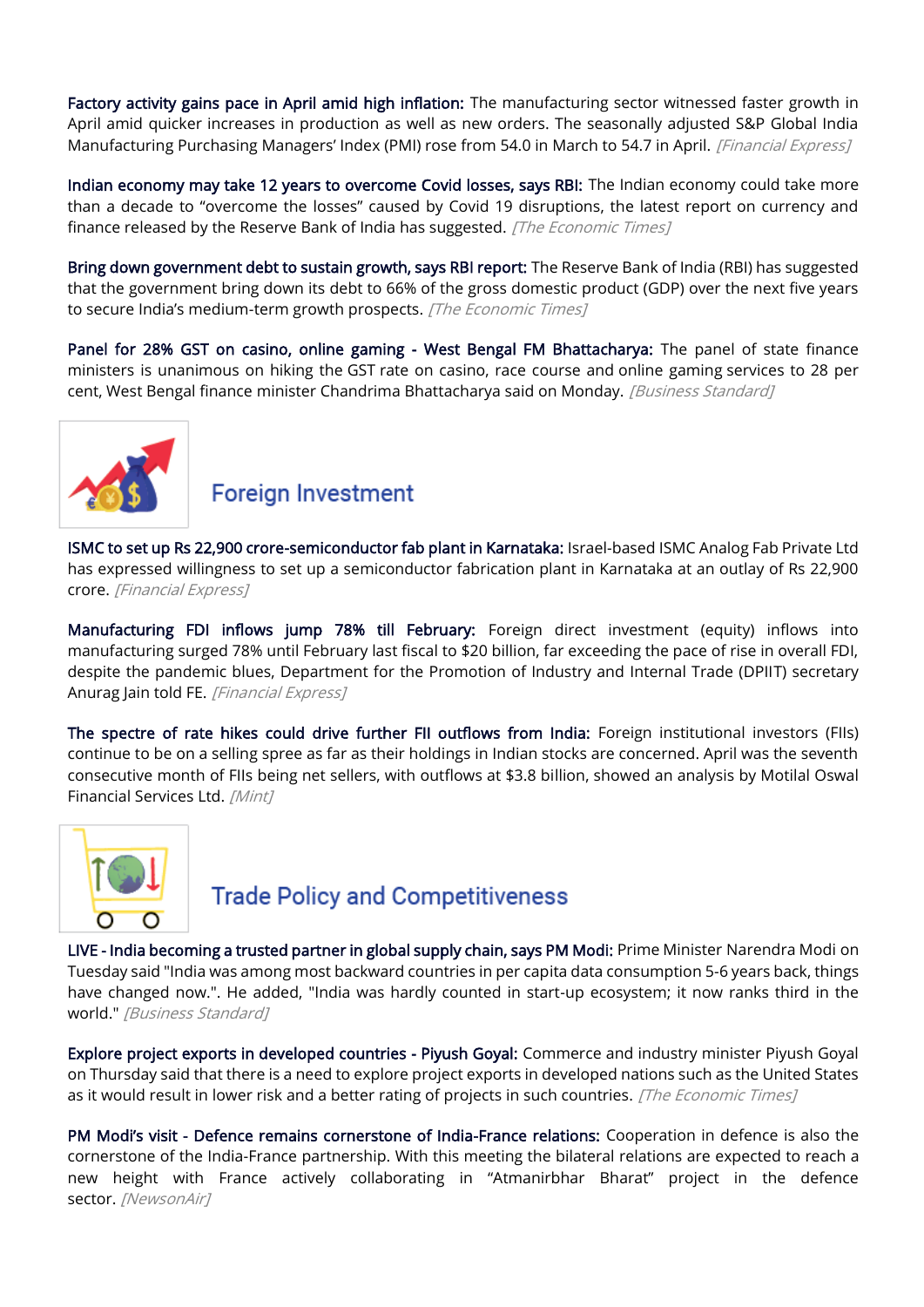[Services exports set a new record of \\$254.4 billion in FY22:](https://economictimes.indiatimes.com/news/economy/indicators/services-exports-set-a-new-record-of-254-4-billion-in-fy22/articleshow/91316648.cms) The new record achieved in 2021-22 beats the previous high of USD 213.2 billion in 2019-20. [The Economic Times]

[India-UAE trade pact comes into force:](https://www.financialexpress.com/economy/india-uae-trade-pact-comes-into-force/2509408/) The free trade agreement between India and the UAE has come into effect on Sunday, under which domestic exporters in various sectors like textiles, agriculture, dry fruits, gems and jewellery will get duty-free access to the UAE market. [Financial Express]

[India excludes 1,157 products from ambit of free trade pact with UAE:](https://economictimes.indiatimes.com/news/economy/foreign-trade/india-excludes-1157-products-from-ambit-of-free-trade-pact-with-uae/articleshow/91316982.cms) India has kept out as many as 1,157 products, including TVs, picture tubes, soaps, toys, footwear, instant coffee, sharbat, and petroleum waxes, from the ambit of its free trade agreement with UAE. [The Economic Times]

[India's exports rise 24% to \\$38 bn in April, trade deficit widens:](https://economictimes.indiatimes.com/news/economy/foreign-trade/indias-exports-rise-24-to-38-bn-in-april/articleshow/91285261.cms) It said that petroleum products (113.21%), electronic goods (64.04%) and chemicals (26.71%) led the way in high increase in exports during April.  $\sqrt{The}$ Economic Times]

[India, Germany commit to reform WTO:](https://economictimes.indiatimes.com/news/economy/foreign-trade/india-germany-commit-to-reform-wto/articleshow/91268427.cms) India and Germany on Monday committed to reforming the WTO with a view to strengthen its principles and functions as well as preserve the autonomy of the two-tier appellate body of the global trade organisation. [The Economic Times]

[Pharma exports touch Rs 1.83 trillion in 2021-22 - Commerce ministry:](https://www.business-standard.com/article/economy-policy/pharma-exports-touch-rs-1-83-trillion-in-2021-22-commerce-ministry-122050100288_1.html) Pharma exports have touched Rs 1,83,422 crore in 2021-22 against Rs 90,415 crore in 2013-14, the commerce ministry said on Sunday. [Business Standard]



#### **Corporate Governance**

[Tata Consumer Products to get into home and personal care through acquisition led strategy:](https://economictimes.indiatimes.com/industry/cons-products/fmcg/tata-consumer-products-to-get-into-home-and-personal-care-through-acquisition-led-strategy/articleshow/91324299.cms) The company, which has operated primarily in the foods and beverages space, will now get into categories such detergents, home cleaners, body washes and creams and will bank on acquisitions to implement the plan. [The Economic Times]

[Adani Wilmar acquires Kohinoor rice, strengthens its presence in food segment:](https://economictimes.indiatimes.com/industry/cons-products/food/adani-wilmar-acquires-kohinoor-rice-strengthens-its-presence-in-food-segment/articleshow/91280348.cms) The acquisition would give AWL exclusive rights over the brand 'Kohinoor' basmati rice along with 'Ready to Cook', 'Ready to Eat' curries and meals portfolio under the Kohinoor Brand umbrella in India. [The Economic Times]

[ED seizes Rs 5,551 crore of Xiaomi India for alleged forex violation:](https://economictimes.indiatimes.com/industry/cons-products/electronics/ed-seizes-rs-5551-crore-of-xiaomi-india-for-alleged-forex-violation/articleshow/91207014.cms) The Directorate of Enforcement (ED) has seized Rs.5551.27 crore of Xiaomi Technology India Private Limited under the provisions of Foreign Exchange Management Act,1999, the federal agency said in a statement Saturday. [The Economic Times]

[Holcim's sale of Ambuja Cement, ACC to be biggest exit of an MNC from India:](https://www.business-standard.com/article/companies/holcim-s-sale-of-ambuja-cement-acc-to-be-biggest-exit-of-an-mnc-from-india-122050101047_1.html) The deal, valued at nearly \$10.35 billion, will put in the shade Cairn Energy Plc's exit from India in 2010, when it sold Cairn India to Vedanta Group for \$4.48 billion. [Business Standard]



### **MSMEs and Start-ups**

[Industry 4.0 - A case for MSMEs in Odisha:](https://www.newindianexpress.com/states/odisha/2022/may/04/industry-40-a-case-for-msmes-in-odisha-2449488.html) The rank of Odisha in terms of the number of MSMEs is not in top 10 positions but average employment generated by MSMEs in the State is more than the national average. At present, Odisha is having 4.5 lakh registered MSMEs providing 16.9 lakh employment. [The New Indian Express]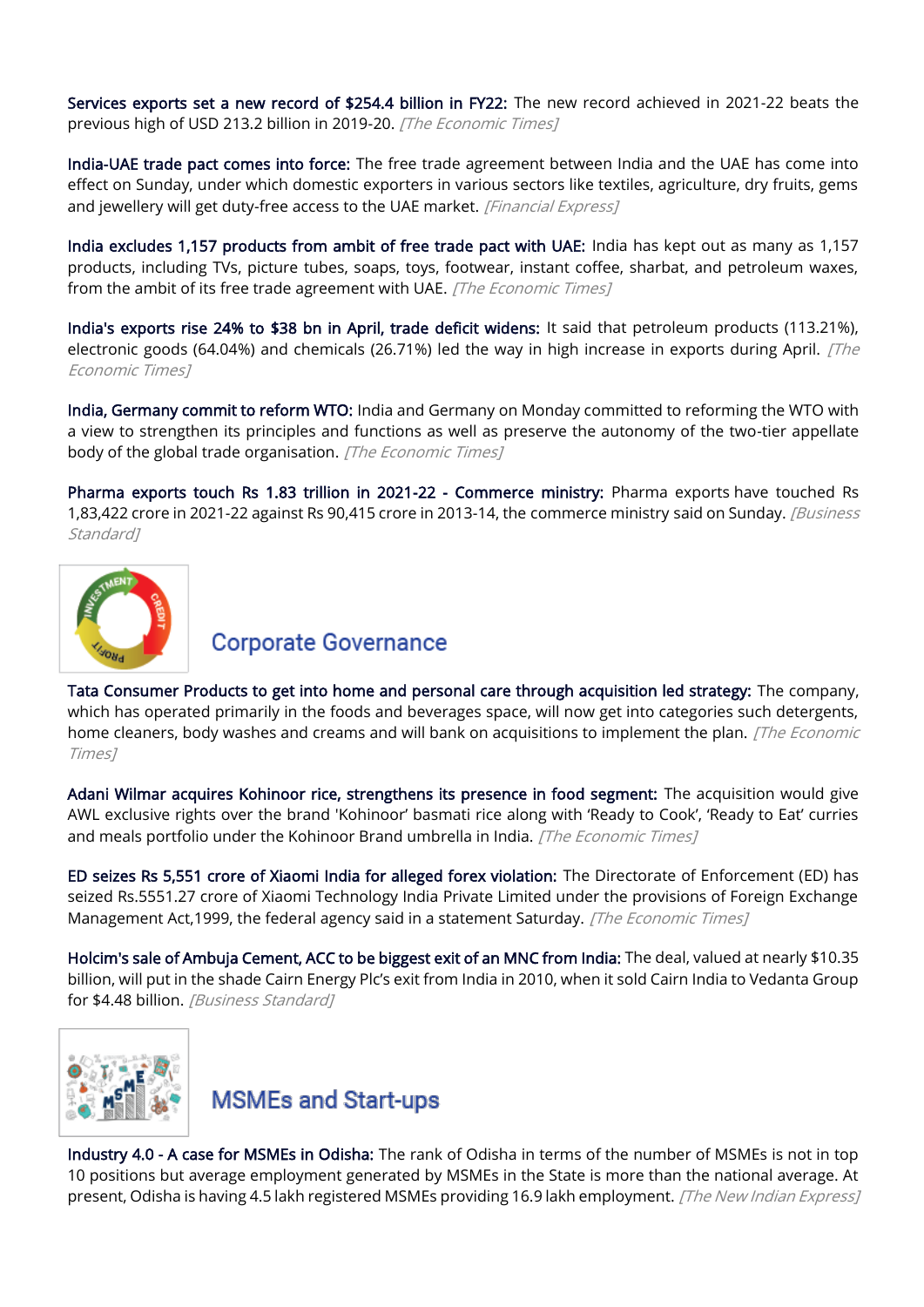[Defence Ministry's procurement from MSMEs on GeM portal hits all](https://www.financialexpress.com/industry/sme/msme-eodb-defence-ministrys-procurement-from-msmes-on-gem-portal-hits-all-time-high-in-fy22/2509390/)-time high in FY22: Purchase of defencerelated goods and services by the Defence Ministry from micro, small and medium enterprises (MSMEs) and others on the government's business-to-government (B2G) portal Government eMarketplace (GEM) jumped over 250 per cent in the financial year 2021-22 from the previous year. [Financial Express]

[India, Germany discuss investment opportunities in MSME sector:](https://economictimes.indiatimes.com/small-biz/sme-sector/india-germany-discuss-investment-opportunities-in-msme-sector/articleshow/91306301.cms) The Department for Promotion of Industry and Internal Trade (DPIIT) secretary Anurag Jain and Jerger talked about cooperation in the MSME sector between India and Germany with special focus on the fields of food processing, textiles, manufacturing, artificial intelligence, technology, hydrogen and green energy, sustainability and digitalisation. *[The Economic* Times]

[Amazon doubles MSME export target from India to \\$20 billion by 2025:](https://www.financialexpress.com/industry/sme/msme-exim-amazon-doubles-msme-export-target-from-india-to-20-billion-by-2025/2512510/) E-commerce company [Amazon](https://www.financialexpress.com/about/amazon/) on Wednesday announced doubling its cumulative export target of 'Made in India' goods from micro, small and medium enterprises (MSMEs) under its global selling programme. [Financial Express]

[A century in style - Fintech firm Open becomes India's 100th unicorn:](https://www.business-standard.com/article/companies/open-raises-series-d-funding-from-iifl-existing-investors-becomes-unicorn-122050200425_1.html) The countdown for 100 unicorns had begun early in the year itself but the Russian attack on Ukraine had paused the startups' rush to touch the \$1 billion valuation. [Business Standard]

[IIFL Finance, Open Financial join hands to launch neobank for MSMEs:](https://economictimes.indiatimes.com/small-biz/sme-sector/iifl-finance-open-financial-join-hands-to-launch-neobank-for-msmes/articleshow/91306066.cms) NBFC company IIFL Finance Ltd. and Open Financial Technologies Private Ltd., Asia's largest SME focused neo-banking platform today announced a joint venture to launch India's first neobank to cater to banking and credit requirements of Micro and Small Enterprises (MSMEs). [The Economic Times]



# **Employment and Industrial Relations**

[Government looks to widen Skill India mission to enable multi-skilling of youth:](https://economictimes.indiatimes.com/news/economy/policy/government-looks-to-widen-skill-india-mission-to-enable-multi-skilling-of-youth/articleshow/91256968.cms) The government is set to widen the scope of Skill India mission to enable multi-skilling of youths, a move aimed at enhancing their employability. [The Economic Times]

[India's unemployment rate ros](https://www.financialexpress.com/economy/indias-unemployment-rate-rose-to-7-83-in-april-cmie/2511007/)e to 7.83% in April - CMIE: The unemployment rate in urban areas was higher at 9.22 per cent compared to 8.28 per cent in March, the data released on Monday showed. [Financial Express]



#### **Industrial Finance**

[Vedanta is in talks to raise up to \\$3 billion debt in semiconductors push:](https://economictimes.indiatimes.com/industry/cons-products/electronics/vedanta-in-talks-to-raise-up-to-3-billion-debt-in-semiconductors-push/articleshow/91209963.cms) Vedanta is in talks with banks to raise debt of \$2.5 billion-\$3 billion to bolster its semiconductor and display manufacturing plans as it races to become the country's first chipmaker, a senior company official told Reuters on Saturday. [The Economic Times]

[Positive start - LIC's mega share sale subscribed 67% on first day:](https://www.business-standard.com/article/markets/positive-start-lic-s-mega-share-sale-subscribed-67-on-first-day-122050500041_1.html) The offer received bids for 108.6 million shares against the offered 162.7 million shares. The retail category and LIC employees were given a discount of Rs 45, while LIC policyholders were given a discount of Rs 60 per share. The issue has a price band of Rs 902- 949. [Business Standard]

[Bank credit to micro, small enterprises - Double-digit growth logged in March:](https://www.financialexpress.com/industry/sme/msme-fin-bank-credit-to-micro-small-enterprises-double-digit-growth-logged-in-march/2509550/) Credit deployed to medium enterprises also continued to post double-digit growth of 36.9 per cent. Rs 3.04 lakh crore was disbursed by banks to medium units in March, up from Rs 2.22 lakh crore in March 2021. [Financial Express]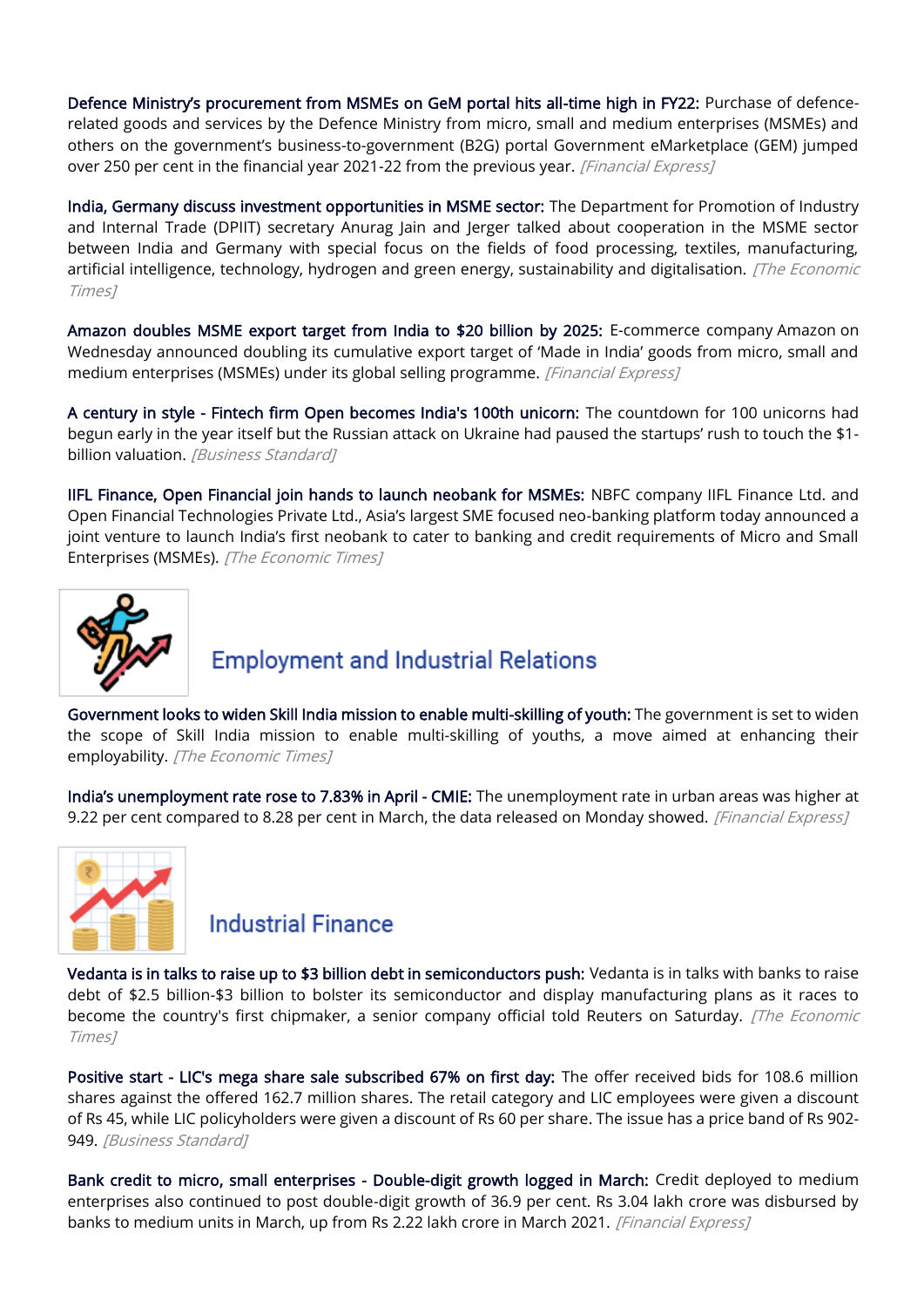[Incremental credit-to-GDP share likely to breach 50 pc mark in FY23:](https://economictimes.indiatimes.com/news/economy/indicators/incremental-credit-to-gdp-share-likely-to-breach-50-pc-mark-in-fy23-report/articleshow/91258202.cms) The share of incremental bank credit in incremental nominal GDP is likely to cross the 50 per cent mark in the current financial year, from a decade low of 27 per cent in FY2022, an SBI research report said on Monday. [The Economic Times]



### **Technology and Innovation**

[Aim to make India a hub for semiconductors for the world - PM Narendra Modi:](https://www.business-standard.com/article/economy-policy/aim-to-make-india-a-hub-for-semiconductors-for-the-world-pm-narendra-modi-122042900563_1.html) Modi said there was a collective aim to establish India as one of the key partners in global semiconductor supply chains. "We want to work in this direction based on the principle of hi-tech, high quality, and high reliability," he said. [Business Standard]

[Tatas plan to go atmanirbhar with chipmaking, EV battery plans:](https://economictimes.indiatimes.com/industry/cons-products/electronics/tatas-plan-to-go-atmanirbhar-with-chipmaking-ev-battery-plans/articleshow/91200090.cms) Semiconductors are next on the Tata Group's list as the coffee-to-cars conglomerate seeks to trim the pain from the global chip crisis as well as reduce its dependence on imports. [The Economic Times]

[UPI hits record high in April with 5.58 bn transactions worth Rs 9.83 trn:](https://www.business-standard.com/article/finance/upi-hits-record-high-in-april-with-5-58-bn-transactions-worth-rs-9-83-trn-122050100480_1.html) India's flagship digital payments platform — Unified Payments Interface (UPI) — saw its highest ever number of transactions in April 2022 at 5.58 billon, amounting to Rs 9.83 trillion. [Business Standard]

[Meity to train over 85,000 engineers in chip design in next 5 years:](https://economictimes.indiatimes.com/industry/cons-products/electronics/meity-to-train-over-85000-engineers-in-chip-design-in-next-5-years/articleshow/91321408.cms) The Electronics and IT Ministry aims to train over 85,000 engineers on chip design by expanding the infrastructure available for the technology to 120 academic institutions across the country in the next five years. [The Economic Times]

[C-DOT and C-DAC sign MoU to boost indigenous technology in telecom and ICT:](https://economictimes.indiatimes.com/industry/telecom/telecom-news/c-dot-and-c-dac-sign-mou-to-boost-indigenous-technology-in-telecom-and-ict/articleshow/91261370.cms) Both research centers have agreed to collaborate in identification and development of activities in the areas of 4G/5G, broadband, IOT/M2M, packet core, computing etc, the government said in a release. [The Economic Times]



# Industrial Infrastructure, Clusters and SEZs

[PM Modi invites Danish companies, pension funds to invest in India's infrastructure sector:](https://economictimes.indiatimes.com/news/economy/infrastructure/modi-invites-danish-companies-pension-funds-to-invest-in-indias-infrastructure-sector/articleshow/91289830.cms) Prime Minister Narendra Modi on Tuesday invited Danish companies and pension funds to invest in India's infrastructure sector and green industries. [The Economic Times]



# Sustainable Industrialisation

[IOC rolls out methanol-blended petrol on pilot basis:](https://economictimes.indiatimes.com/industry/energy/oil-gas/ioc-rolls-out-methanol-blended-petrol-on-pilot-basis/articleshow/91230220.cms) Union Minister of State for Petroleum and Natural Gas Rameswar Teli launched the M15 petrol in the presence of Niti Aayog member VK Saraswat and IOC chairman SM Vaidya on Saturday. [The Economic Times]

[Tata Power Renewables commissions 120 MW solar project in Gujarat:](https://economictimes.indiatimes.com/industry/renewables/tata-power-renewables-commissions-120-mw-solar-project-in-gujarat/articleshow/91307062.cms) In the installation, approximately 3.81 lakhs modules were used and the project will reduce up to 1.03 lakh ton CO2 annually, the statement added. [The Economic Times]